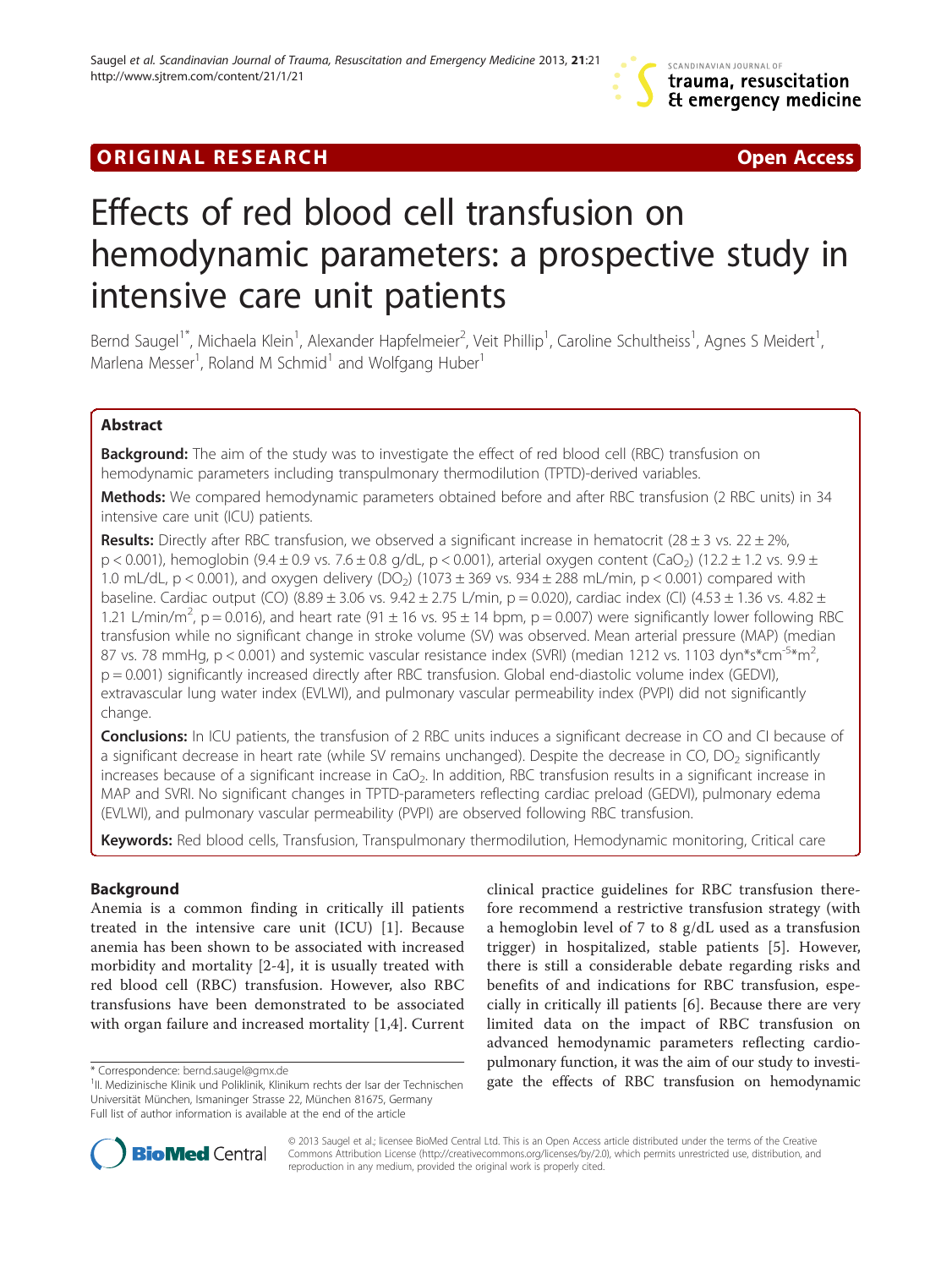variables obtained using single-indicator transpulmonary thermodilution (TPTD) in ICU patients.

## Methods

## Study design and patients

This was a prospective study in ICU patients receiving RBC transfusions in a German university hospital. Patients (18 years of age or older) monitored using TPTD who received 2 units of RBC concentrates for treatment of anemia not related to acute hemorrhage were eligible for study inclusion. The indication for RBC transfusion was made independently from the study by the ICU physician in charge. During the study period, usually a hemoglobin value of about 7 g/dL was used as a transfusion trigger in our ICU. According to our ICU standard operating procedures, vasoactive agents were titrated to maintain a mean arterial pressure (MAP) above 65 mmHg. In patients included in the study, TPTD measurements were performed immediately before, directly after, and 2 hours after RBC transfusion. In parallel, data regarding respiratory function (arterial blood gas analysis and ventilator settings), central venous oxygen saturation (ScvO<sub>2</sub>), and basic hemodynamic data such as systolic and diastolic blood pressure, MAP, heart rate, and central venous pressure (CVP) were recorded. Thirty-five patients were included in the study. One patient was not included in the statistical analysis because the central venous catheter was inserted via the femoral vein thus not allowing accurate determination of  $ScvO<sub>2</sub>$ , CVP, and TPTD-based cardiac preload parameters [[7,8\]](#page-5-0).

The study was approved by the institutional review board (Ethikkommission der Fakultät für Medizin der Technischen Universität München) and written informed consent was obtained from all patients or their legal representatives.

#### Arterial oxygen content and oxygen delivery

Arterial oxygen content  $(CaO<sub>2</sub>)$  was calculated as follows:

$$
CaO2 [mL/dL] = (1.34 [mL/g] \times Hb [g/dl] \times SaO2 [expressed as a fraction of 1.0]) \times [mL/dL/mmHg] \times PaO2 [mmHg])
$$

(1.34, Hüfner's constant; Hb, hemoglobin concentration;  $SaO<sub>2</sub>$ , arterial oxygen saturation; 0.0031, oxygen solubility coefficient;  $PaO<sub>2</sub>$ , arterial partial pressure of oxygen)

Oxygen delivery  $(DO_2)$  was obtained using the formula:

$$
DO_{2} [mL/min] = CO [L/min]
$$
  

$$
\times CO_{2} [mL/dL] \times 10
$$

(CO, cardiac output)

#### Measurement of hemodynamic parameters

Cardiac index (CI), global end-diastolic volume index (GEDVI), systemic vascular resistance index (SVRI), extravascular lung water index (EVLWI), pulmonary vascular permeability index (PVPI), and index of left ventricular contractility (dPmax) were determined using single-indicator TPTD [[9-](#page-5-0)[17](#page-6-0)]. TPTD measurements were performed in triplicate as described before [\[18](#page-6-0)] using a 5-French femoral arterial catheter (Pulsiocath, Pulsion Medical Systems, Munich, Germany) and a PiCCOplus or PiCCO2 monitor (Pulsion Medical Systems). In 1 patient, PVPI values were missing. CI was obtained by indexation of cardiac output (CO) to body surface area. Stroke volume (SV) was calculated by dividing CO by heart rate. Cardiac power index (CPI) was calculated as follows:  $CPI = MAP \times CI \times 0.0022$ .

## Statistical analysis

IBM SPSS Statistics 20 (SPSS inc., Chicago, IL, USA) was used for all statistical analyses in this study. To present descriptive statistics, we calculated mean ± standard deviation for normally distributed continuous data, median and 25%-75% percentile range (i.e. interquartile range) for not normally distributed continuous data, and absolute and relative frequencies for categorical data. To compare the hemodynamic variables before and after RBC transfusion (primary endpoint) as well as before and 2 hours after RBC transfusion, we performed the t-test for paired samples and the Wilcoxon signed rank test for paired samples for normally distributed data and not normally distributed data, respectively. A p-value below a significance level of 5% (p < 0.05) indicates statistical significance.

## Results

## Patients' characteristics

Thirty-four patients who received RBC transfusions (each RBC transfusion consisting of 2 units of RBC concentrates) were included in the final analysis. The demographic and clinical characteristics of these patients are presented in Table [1](#page-2-0).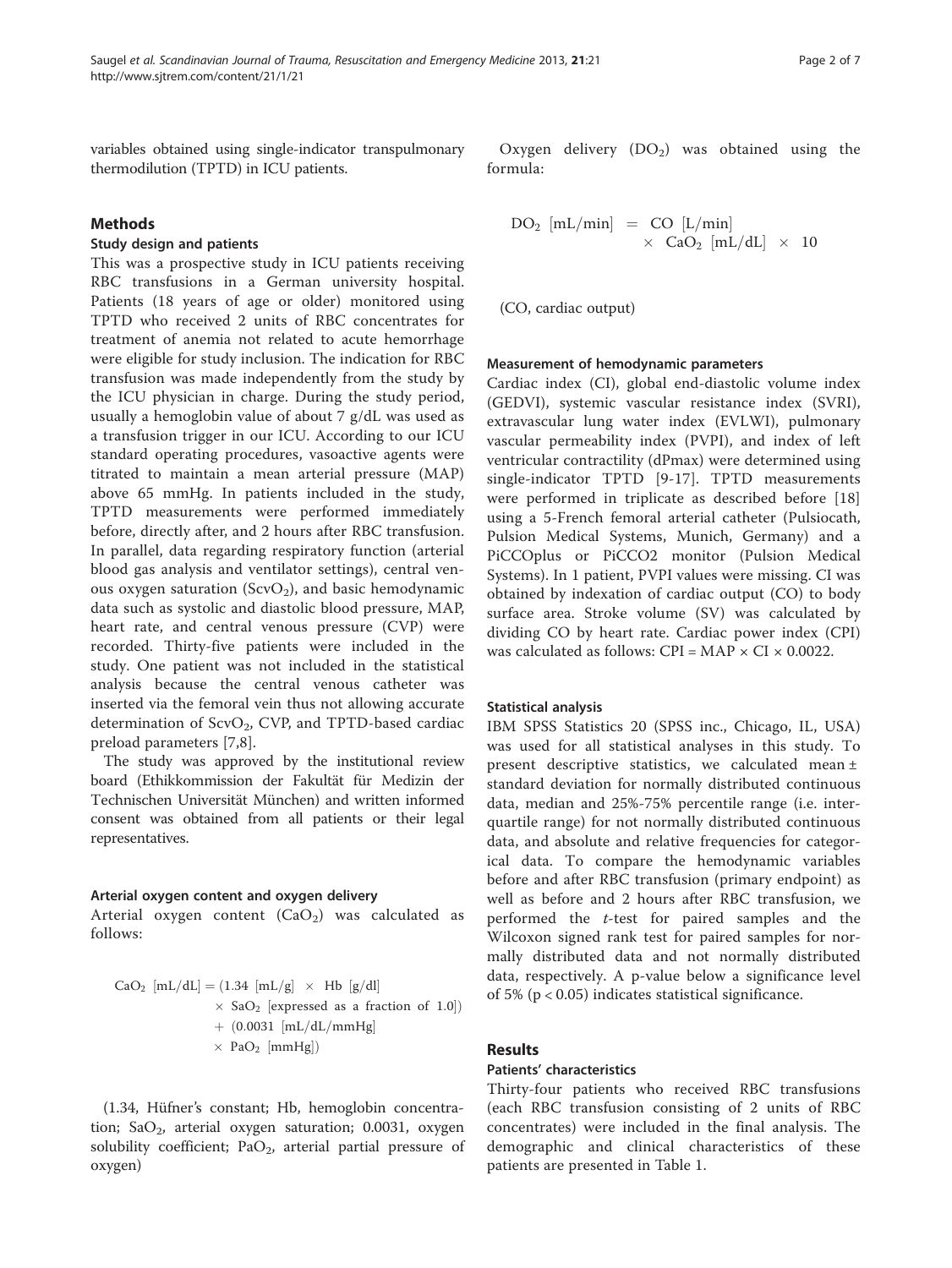## <span id="page-2-0"></span>Table 1 Patients

| Patients' characteristics                                          |             |
|--------------------------------------------------------------------|-------------|
| Sex, male, n (%)                                                   | 22 (65%)    |
| Age, years                                                         | $59 + 13$   |
| Height, cm                                                         | $172 \pm 8$ |
| Body weight, kg                                                    | 78 (74-90)  |
| Reason for intensive care unit treatment                           |             |
| Liver cirrhosis/acute liver failure, n (%)                         | 13 (38%)    |
| Acute respiratory insufficiency/pneumonia, n (%)                   | 11 (32%)    |
| Severe sepsis/septic multiple organ dysfunction<br>syndrome, n (%) | 6 (18%)     |
| Cardiopulmonary resuscitation, n (%)                               | 2(6%)       |
| Other, $n$ $%$                                                     | 2(6%)       |
| Clinical characteristics on day of red blood<br>cell transfusion   |             |
| Therapeutic Intervention Scoring System, points                    | $22 + 9$    |
| Mechanical ventilation, n (%)                                      | 23 (68%)    |
| Norepinephrine therapy, n (%)                                      | 13 (38%)    |

Data are presented as absolute and relative frequencies (categorical data), mean ± standard deviation (normally distributed continuous data), or median and 25%-75% percentile range (not normally distributed continuous data).

## Effect of red blood cell transfusion on hematocrit, hemoglobin, arterial oxygen content, oxygen delivery, arterial blood gas analysis, and central venous oxygen saturation

Compared with baseline, RBC transfusion resulted in a statistically significant increase in hematocrit, hemoglobin,  $CaO<sub>2</sub>$ , and  $DO<sub>2</sub>$  when determined directly after and 2 hours after the transfusion (Table 2). Pa $O_2$ , arterial partial pressure of carbon dioxide (PaCO<sub>2</sub>), SaO<sub>2</sub>, and  $ScvO<sub>2</sub>$  were not statistically significantly different before and after RBC transfusion.

## Effects of red blood cell transfusion on hemodynamics

The effects of RBC transfusion on hemodynamic variables measured directly after and 2 hours after the transfusion are presented in Table [3](#page-3-0).

CO and CI were statistically significantly lower directly after and 2 hours after RBC transfusion compared with baseline. Since there was no statistically significant RBC transfusion-induced change in SV, the decrease in CO/CI is explainable by the significant decrease in heart rate. Whereas MAP and SVRI significantly increased directly after RBC transfusion, the TPTD-derived cardiac preload parameter GEDVI did not significantly change. Following RBC transfusion, there was no significant change in CPI and dPmax compared with baseline values. In addition, RBC transfusions did not significantly alter EVLWI or PVPI. In patients with the need for norepinephrine therapy, the vasopressor dose was lower after RBC transfusion compared with baseline (baseline: 0.07 (0.03-0.10) μg/kg/min, after RBC transfusion: 0.05  $(0.02-0.08)$  μg/kg/min, p = 0.051).

## **Discussion**

In this study, we evaluated the effects of RBC transfusion on advanced parameters of cardiopulmonary function obtained using TPTD in ICU patients. Following the transfusion of 2 units of RBC concentrates, CO and CI were significantly lower compared with baseline values, because RBC transfusion resulted in a significant decrease in heart rate while no statistically significant change in SV was observed. Despite the decrease in CO, we observed a significant increase in  $DO<sub>2</sub>$  due to a significant increase in CaO2. Whereas MAP and SVRI significantly increased directly after RBC transfusion, there was no statistically significant change in CPI, dPmax, and the TPTD-derived cardiac preload parameter GEDVI compared with baseline values. No significant changes in parameters reflecting

Table 2 Effects of red blood cell transfusion on hematocrit, hemoglobin, arterial oxygen content, oxygen delivery, arterial blood gas analysis, and central venous oxygen saturation

| Parameter               | <b>Before RBC</b><br>transfusion | <b>After RBC</b><br>transfusion | p-value compared<br>with baseline | 2 h after RBC<br>transfusion | p-value compared<br>with baseline |
|-------------------------|----------------------------------|---------------------------------|-----------------------------------|------------------------------|-----------------------------------|
| Hematocrit, %           | $22 \pm 2$                       | $28 \pm 3$                      | < 0.001                           | $27 \pm 2$                   | < 0.001                           |
| Hemoglobin, g/dL        | $7.6 \pm 0.8$                    | $9.4 \pm 0.9$                   | < 0.001                           | $9.2 \pm 0.8$                | < 0.001                           |
| $CaO2$ , mL/dL          | $9.9 \pm 1.0$                    | $12.2 \pm 1.2$                  | < 0.001                           | $12.0 \pm 1.1$               | < 0.001                           |
| $DO2$ , mL/min          | $934 \pm 288$                    | $1073 \pm 369$                  | < 0.001                           | $1042 \pm 334$               | 0.002                             |
| PaO <sub>2</sub> , mmHq | $84.0 \pm 13.1$                  | $82.7 \pm 16.8$                 | 0.700                             | $89.1 \pm 18.4$              | 0.227                             |
| $PaCO2$ , mmHq          | $48.3 \pm 11.7$                  | $48.6 \pm 13.1$                 | 0.785                             | $48.4 + 14.3$                | 0.972                             |
| SaO <sub>2</sub> , $%$  | 95.4 (93.1-96.8)                 | 95.5 (92.4-96.7)                | 0.650                             | 95.5 (94.2-97.1)             | 0.543                             |
| ScvO <sub>2</sub> , %   | $71.6 \pm 6.2$                   | $71.1 + 7.1$                    | 0.581                             | $73.9 + 7.3$                 | 0.113                             |

RBC red blood cell, DO<sub>2</sub> oxygen delivery, CaO<sub>2</sub> arterial oxygen content, PaO<sub>2</sub> arterial partial pressure of oxygen, PaCO<sub>2</sub> arterial partial pressure of carbon dioxide,  $SaO<sub>2</sub>$  arterial oxygen saturation, ScvO2 central venous oxygen saturation. Data are presented as mean ± standard deviation (normally distributed data) or median and 25%-75% percentile range (not normally distributed data).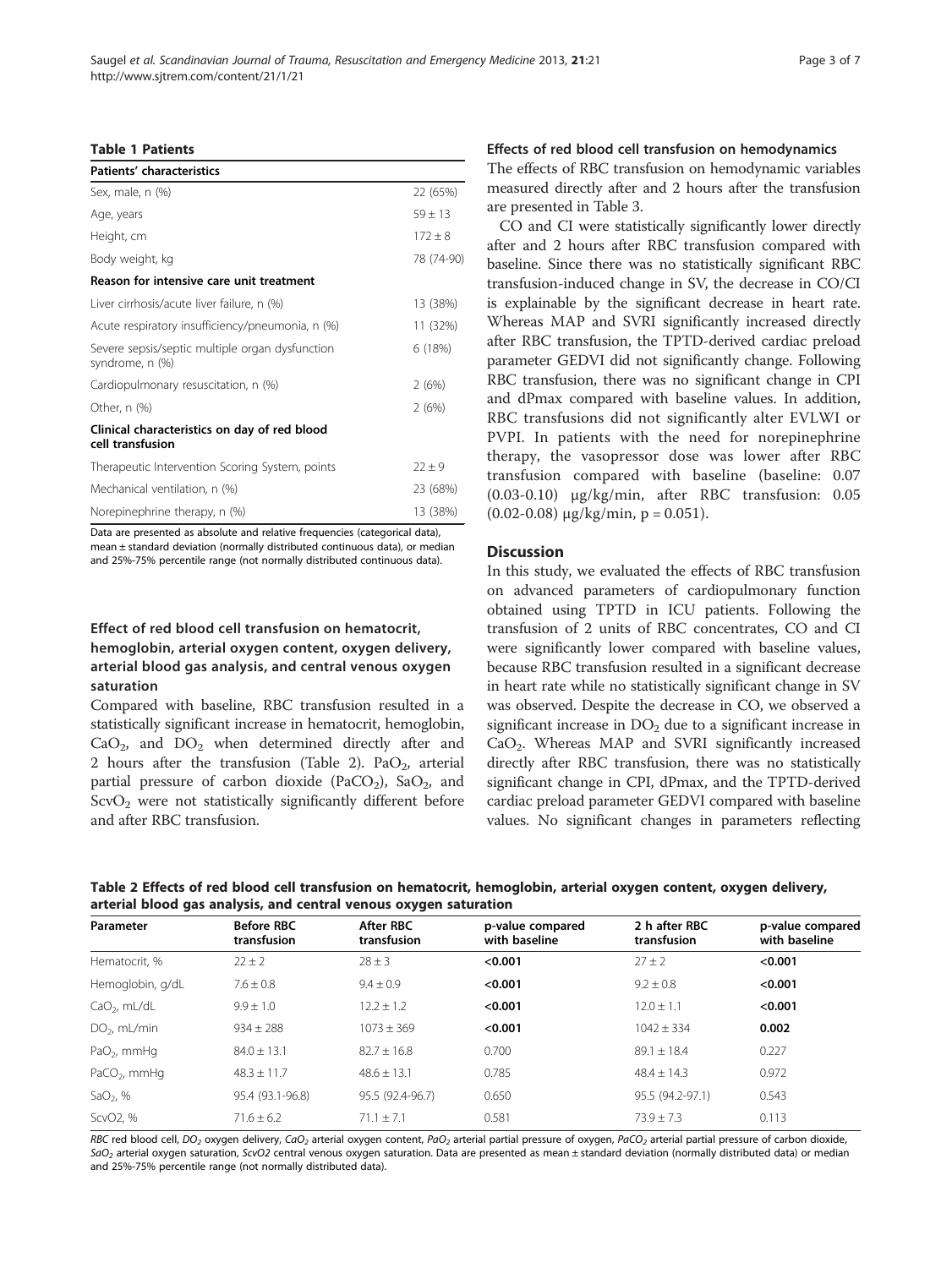| Parameter                                    | <b>Before RBC</b><br>transfusion | <b>After RBC</b><br>transfusion | p-value compared<br>with baseline | 2 h after RBC<br>transfusion | p-value compared<br>with baseline |
|----------------------------------------------|----------------------------------|---------------------------------|-----------------------------------|------------------------------|-----------------------------------|
| <b>Basic hemodynamic parameters</b>          |                                  |                                 |                                   |                              |                                   |
| Heart rate, bpm                              | $95 \pm 14$                      | $91 \pm 16$                     | 0.007                             | $90 \pm 16$                  | 0.012                             |
| Systolic blood pressure, mmHg                | 130 (114-150)                    | 136 (126-150)                   | 0.001                             | 131 (117-144)                | 0.852                             |
| Diastolic blood pressure, mmHg               | 57 (52-65)                       | 63 (60-69)                      | < 0.001                           | $60(55-67)$                  | 0.102                             |
| MAP, mmHg                                    | 78 (74-93)                       | 87 (84-97)                      | < 0.001                           | 84 (77-93)                   | 0.176                             |
| Cardiac preload                              |                                  |                                 |                                   |                              |                                   |
| CVP, mmHq                                    | $16 \pm 7$                       | $17 + 7$                        | 0.048                             | $16 \pm 7$                   | 0.514                             |
| GEDVI, $mL/m2$                               | $882 \pm 238$                    | $869 \pm 228$                   | 0.304                             | $874 \pm 223$                | 0.626                             |
| <b>Cardiac function</b>                      |                                  |                                 |                                   |                              |                                   |
| CO, L/min                                    | $9.42 \pm 2.75$                  | $8.89 \pm 3.06$                 | 0.020                             | $8.70 \pm 2.75$              | 0.005                             |
| CI, L/min/m <sup>2</sup>                     | $4.82 \pm 1.21$                  | $4.53 \pm 1.36$                 | 0.016                             | $4.45 \pm 1.28$              | 0.004                             |
| SV, mL                                       | $100 \pm 28$                     | $99 \pm 30$                     | 0.512                             | $98 \pm 30$                  | 0.487                             |
| CPI, $W/m2$                                  | $0.89 \pm 0.28$                  | $0.91 \pm 0.27$                 | 0.403                             | $0.85 \pm 0.28$              | 0.268                             |
| dPmax, mmHq/s                                | 1394 (1136-1726)                 | 1414 (1200-1677)                | 0.851                             | 1287 (1056-1662)             | 0.245                             |
| Vascular resistance                          |                                  |                                 |                                   |                              |                                   |
| SVRI, dyn*s*cm <sup>-5</sup> *m <sup>2</sup> | 1103 (902-1422)                  | 1212 (1028-1856)                | 0.001                             | 1193 (951-1612)              | 0.010                             |
| Pulmonary hydration and permeability         |                                  |                                 |                                   |                              |                                   |
| EVLWI, mL/kg                                 | $11(9-14)$                       | $10(9-14)$                      | 0.283                             | $10(8-13)$                   | 0.286                             |
| <b>PVPI</b>                                  | $1.7(1.4-2.5)$                   | $1.8(1.5-2.4)$                  | 0.243                             | $1.7(1.4-2.4)$               | 0.992                             |

<span id="page-3-0"></span>

|  |  |  | Table 3 Effects of red blood cell transfusion on hemodynamic variables |
|--|--|--|------------------------------------------------------------------------|
|--|--|--|------------------------------------------------------------------------|

MAP mean arterial pressure, CVP central venous pressure, GEDVI global end-diastolic volume index, CI cardiac index, CO cardiac output, SV stroke volume, CPI cardiac power index, dPmax index of left ventricular contractility, SVRI systemic vascular resistance index, EVLWI extravascular lung water index, PVPI pulmonary vascular permeability index. Data are presented as mean ± standard deviation (normally distributed data) or median and 25%-75% percentile range (not normally distributed data).

pulmonary edema (EVLWI) and pulmonary vascular permeability (PVPI) were observed following RBC transfusion.

The finding that CO/CI are significantly lower following RBC transfusion might be explained as follows. Our results demonstrate that the increase in hemoglobin concentration following RBC transfusion results in an increase in  $CaO<sub>2</sub>$  as well as in an increase of MAP and SVRI. The RBC transfusion-associated improvement of tissue oxygenation (i.e. increase in  $CaO<sub>2</sub>$ ) might attenuate the anemia/hypoxemia-induced sympathoadrenal response [\[19](#page-6-0)] and might therefore result in a decrease in heart rate in patients treated with RBC transfusion. In parallel with the decrease in heart rate, CO/CI also decreases because SV remains unchanged after RBC transfusion. Since MAP increases in parallel with a decrease in heart rate, no change in CPI can be observed when measured directly after RBC transfusion.

In our study, we recorded hemodynamic data before, directly after, and additionally 2 hours after RBC transfusion. Interestingly, while arterial pressure values (MAP, systolic and diastolic blood pressure) were statistically significantly higher when determined directly after RBC transfusion compared with baseline values but not when measured 2 hours after the transfusion, the RBC transfusion-associated effects on CO/CI were even more pronounced 2 hours after than directly after transfusion. This finding demonstrates that the observed effects on cardiac function are not only short-term effects (e.g., resulting from a volume resuscitation effect of RBC transfusion), but are the result of complex RBC transfusioninduced changes of central hemodynamic parameters.

At first glance, it is surprising that we did not observe a significant increase in the cardiac preload parameter GEDVI following transfusion of 2 RBC units. In addition, the statistically significant increase in CVP (16  $\pm$  7 to 17  $\pm$ 7 mmHg) seems to be of very limited clinical relevance. However, patients included in the trial were in a state of isovolemic anemia, because anemia due to acute hemorrhage was an exclusion criterion in our study. Furthermore, patients included in the study had in large part been treated in the ICU for a longer time period before study inclusion (including volume resuscitation guided by advanced hemodynamic monitoring using TPTD). Since the hematocrit level markedly and significantly increased following RBC transfusion whereas cardiac preload parameters remained unchanged, we hypothesize that in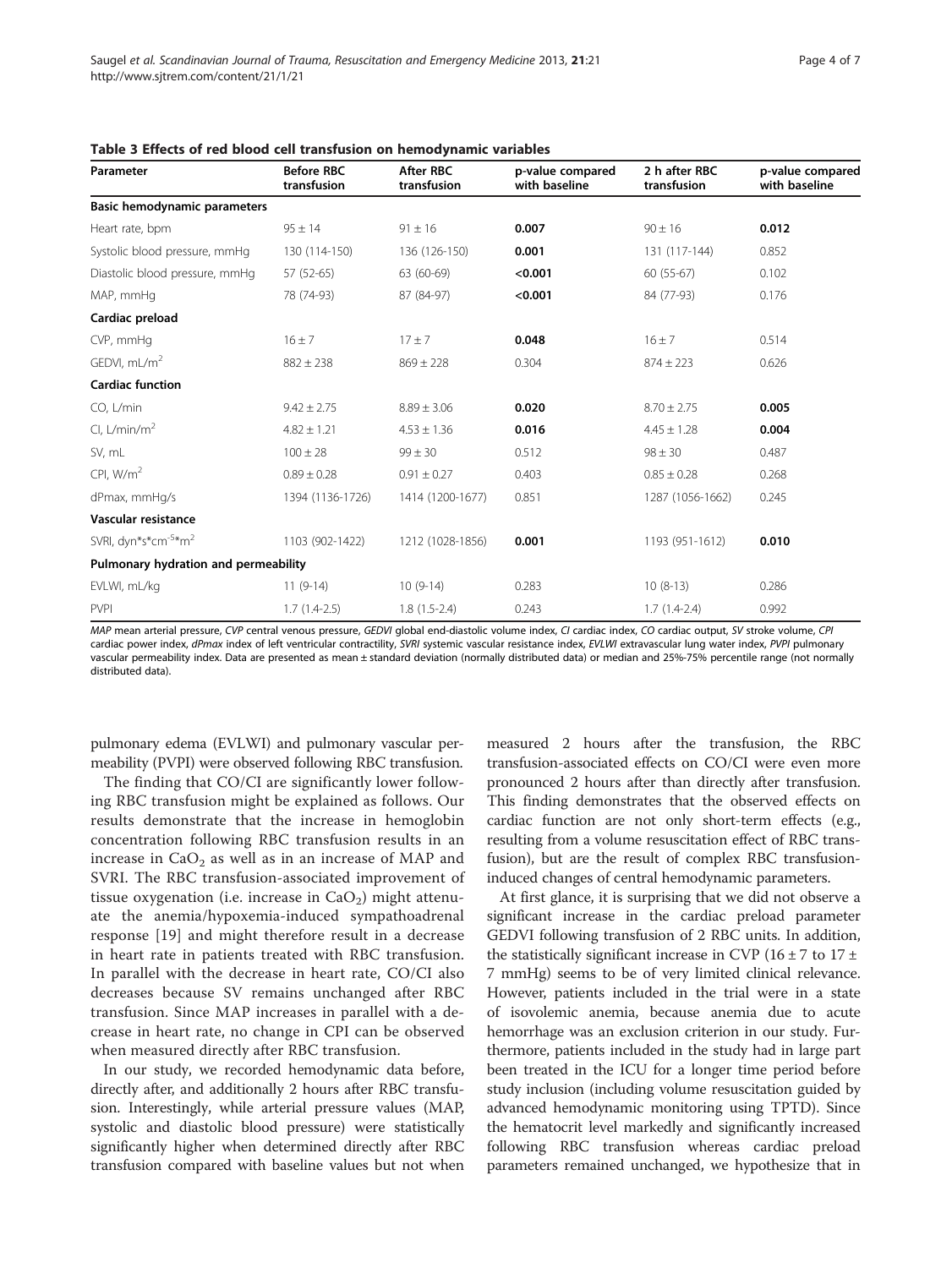our patients a part of the additional blood volume was shifted from the central circulation to capacity vessels.

Considering the fact that SVRI is not a directly measured but a calculated parameter (derived from the formula  $SVRI = (MAP - CVP)/CI$  x constant), the finding that SVRI increased following RBC transfusion is a logical mathematical result associated with the observed changes in MAP, CVP and CI.

Despite the significant increase in  $CaO<sub>2</sub>$  and  $DO<sub>2</sub>$ , ScvO<sub>2</sub> remained unchanged following RBC transfusion compared with baseline values in our study. Considering previous data [[20](#page-6-0)], one might speculate that a reduction in oxygen extraction following RBC transfusion can explain the finding that  $ScvO<sub>2</sub>$  did not increase after RBC transfusion. However, to definitely interpret this finding, one would need to exactly know oxygen extraction (and therefore oxygen consumption) in addition to  $DO<sub>2</sub>$  before and after RBC transfusion. Unfortunately, we are not able to calculate oxygen consumption because we did not use a pulmonary artery catheter for hemodynamic measurements in our study and therefore are unable to report mixed venous oxygen saturation  $(SvO<sub>2</sub>)$  values. Therefore, although  $ScvO<sub>2</sub>$  might be used as a surrogate marker for  $SvO<sub>2</sub>$ , we are not able to draw definite conclusions about oxygen extraction and the finding that  $ScvO<sub>2</sub>$  was not influenced by RBC transfusion.

In a previous study [\[20](#page-6-0)], Gramm et al. studied the hemodynamic effects of RBC transfusion in 19 patients using a pulmonary artery catheter. In contrast, we used TPTD to determine hemodynamic variables in our trial. Besides this, several differences between our study and the study of Gramm et al. regarding the study design as well as the results need to be mentioned. First, Gramm and colleagues studied 19 mechanically ventilated surgical patients with sepsis, whereas we investigated a mixed and unselected ICU population. In accordance with our results, Gramm et al. observed a significant increase in  $CaO<sub>2</sub>$  and a significant decrease in heart rate. Furthermore,  $DO<sub>2</sub>$  also markedly increased following RBC transfusion in their study. However, in contrast to our data, this increase in  $DO<sub>2</sub>$  was not statistically significant. In addition, contrary to our findings (demonstrating a RBC transfusion-induced decrease in CO and CI), CO and CI were not significantly different after transfusion of RBC in the study by Gramm and colleagues. This might be due to the fact that they solely included septic patients in whom a hyperdynamic hemodynamic state (with high CO) can regularly be observed.

Transfusion-related acute lung injury (TRALI) has been described as an important and severe adverse effect of RBC transfusion in critically ill patients [[21](#page-6-0)-[24](#page-6-0)]. In TRALI, the pulmonary vascular permeability is increased following transfusion of blood products resulting in pulmonary edema not associated with other factors like sepsis,

volume overload, or heart insufficiency [\[21\]](#page-6-0). Because of the limited number of patients included in our trial and because of the fact that the patients received only 2 units of RBC concentrates each, rigorous conclusions about TRALI cannot be drawn from our study. However, according to TPTD-derived parameters, in our study, there was no sign for transfusion-related pulmonary fluid overload, because no statistically significant changes in TPTD-derived markers of pulmonary edema (EVLWI) and pulmonary vascular permeability (PVPI) were observed following RBC transfusion.

For TPTD measurements, we used the PiCCO technology in our study. This technology for advanced hemodynamic monitoring allows the determination of various cardiopulmonary parameters (among others CI, GEDVI, SVRI, EVLWI, PVPI, and dPmax) based on the principles of TPTD and pulse contour analysis [[9-](#page-5-0)[17,25](#page-6-0)]. Therefore, TPTD can be used to assess a patient's cardiac function, cardiac preload, and pulmonary fluid status [[18](#page-6-0)]. Although the PiCCO system is less invasive compared to a pulmonary artery catheter, the TPTD technology requires the insertion of a central venous catheter and the placement of an arterial catheter in the abdominal aorta through the femoral artery [\[25,26\]](#page-6-0). In addition, some further limitations of the technology have to be mentioned. For accurate determination of pulse contour analysisderived hemodynamic variables, the system needs to be re-calibrated regularly by using TPTD [[27\]](#page-6-0). Valvulopathies can influence and adulterate TPTD-derived volumetric cardiac preload variables [\[28](#page-6-0)]. Furthermore, there are data indicating that the TPTD technology might be further improved by using a more differentiated view regarding the definition of normal ranges and regarding the indexation of TPTD-variables to biometric parameters [[29-31\]](#page-6-0).

The results of our study contribute to the understanding of the effects of RBC transfusion on hemodynamic parameters. However, as mentioned before, although we used an advanced hemodynamic monitoring system for study measurements, our approach does not allow drawing definite conclusions about the impact of RBC transfusion on oxygen extraction and oxygen transport. Therefore, larger studies on this subject allowing the determination of oxygen extraction calculated using oxygen consumption are needed in the future to learn more about the impact of RBC transfusion on oxygen transport. More data in this area are needed, to have a more differentiated view on transfusion triggers in critically ill patients.

## Limitations of the study

The low number of patients studied and the fact that we performed our study in a single ICU, are limitations of our study. Furthermore, the use of vasoactive drugs during RBC transfusion and study measurements might have influenced the results regarding CO.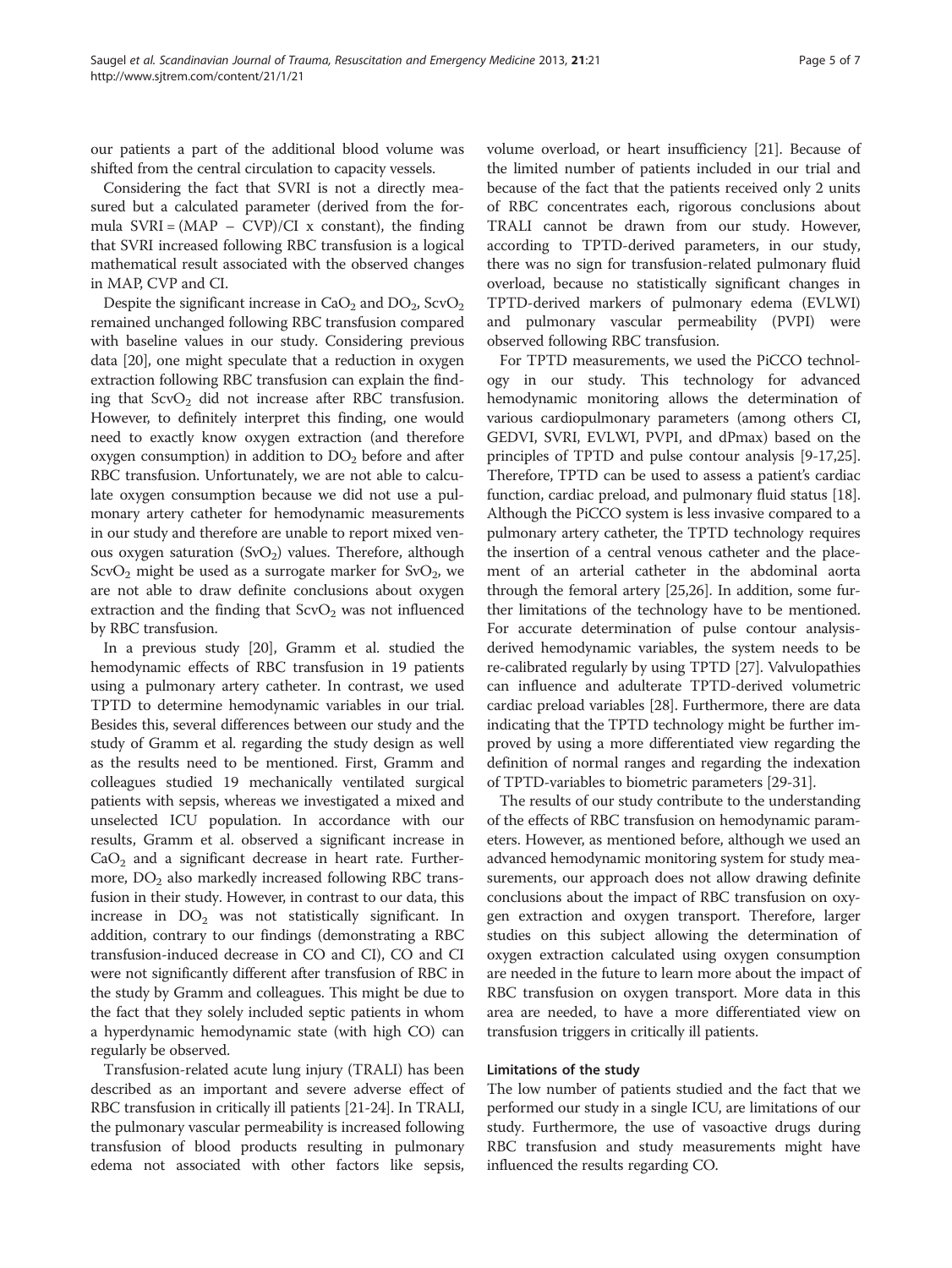## <span id="page-5-0"></span>Conclusions

In ICU patients, transfusion of 2 RBC units induces a significant decrease in CO and CI because of a significant decrease in heart rate (while SV remains unchanged). Despite the decrease in  $CO$ ,  $DO<sub>2</sub>$  significantly increases because of a significant increase in  $CaO<sub>2</sub>$ . In addition, RBC transfusion results in a significant increase in MAP and SVRI. No significant changes in TPTD-parameters reflecting cardiac preload (GEDVI), pulmonary edema (EVLWI), and pulmonary vascular permeability (PVPI) are observed following RBC transfusion.

## Key messages

- Anemia is a common finding in intensive care unit patients and is usually treated with red blood cell transfusion. There are limited data on the impact of red blood cell transfusion on advanced hemodynamic parameters reflecting cardiopulmonary function.
- According to our results, in ICU patients, the transfusion of 2 red blood cell units induces a significant decrease in cardiac output and cardiac index because of a significant decrease in heart rate (while stroke volume remains unchanged). In addition, red blood cell transfusion results in a significant increase in mean arterial pressure and systemic vascular resistance index.
- Despite the decrease in cardiac output, oxygen delivery significantly increases because of a significant increase in arterial oxygen content.
- No significant changes in transpulmonary thermodilution-derived parameters reflecting cardiac preload, pulmonary edema, and pulmonary vascular permeability are observed following red blood cell transfusion.

#### Abbreviations

CaO<sub>2</sub>: Arterial oxygen content; CI: Cardiac index; CO: Cardiac output; CPI: Cardiac power index; CVP: Central venous pressure; DO<sub>2</sub>: Oxygen delivery; dPmax: Index of left ventricular contractility; EVLWI: Extravascular lung water index; GEDVI: Global end-diastolic volume index; Hb: Hemoglobin concentration; ICU: Intensive care unit; MAP: Mean arterial pressure; PaCO<sub>2</sub>: Arterial partial pressure of carbon dioxide; PaO<sub>2</sub>: Arterial partial pressure of oxygen; PVPI: Pulmonary vascular permeability index; RBC: Red blood cell; SaO<sub>2</sub>: Arterial oxygen saturation; ScvO<sub>2</sub>: Central venous oxygen saturation; SV: Stroke volume; SvO<sub>2</sub>: Mixed venous oxygen saturation; SVRI: Systemic vascular resistance index; TPTD: Transpulmonary thermodilution; TRALI: Transfusion-related acute lung injury.

#### Competing interests

Bernd Saugel and Wolfgang Huber collaborate with Pulsion Medical Systems (Munich, Germany) as members of the Medical Advisory Board. All other authors declare that they have no competing interests.

#### Authors' contributions

BS, VP, RMS, and WH conceived and designed the study. BS, MK, VP, and CS were responsible for acquisition of data. BS, AH, ASM, and WH performed the statistical analyses. BS, MK, VP, CS, ASM, MM, RMS, and WH were responsible for data analysis and interpretation. BS, AH, VP, CS, ASM, MM,

and WH drafted the manuscript. RMS critically revised the manuscript for important intellectual content. RMS and WH supervised the study. All authors read and approved the final version of the manuscript.

#### Author details

<sup>1</sup>II. Medizinische Klinik und Poliklinik, Klinikum rechts der Isar der Technischen Universität München, Ismaninger Strasse 22, München 81675, Germany. <sup>2</sup>Institut für Medizinische Statistik und Epidemiologie, Klinikum rechts der Isar der Technischen Universität München, Ismaninger Strasse 22, München 81675, Germany.

#### Received: 25 December 2012 Accepted: 16 March 2013 Published: 25 March 2013

#### References

- Vincent JL, Baron JF, Reinhart K, Gattinoni L, Thijs L, Webb A, Meier-Hellmann A, Nollet G, Peres-Bota D: Anemia and blood transfusion in critically ill patients. JAMA 2002, 288(12):1499–1507.
- 2. Hebert PC, Wells G, Tweeddale M, Martin C, Marshall J, Pham B, Blajchman M, Schweitzer I, Pagliarello G: Does transfusion practice affect mortality in critically ill patients? transfusion requirements in critical care (TRICC) investigators and the Canadian critical care trials group. Am J Respir Crit Care Med 1997, 155(5):1618–1623.
- 3. Nelson AH, Fleisher LA, Rosenbaum SH: Relationship between postoperative anemia and cardiac morbidity in high-risk vascular patients in the intensive care unit. Crit Care Med 1993, 21(6):860–866.
- 4. Shander A, Javidroozi M, Ozawa S, Hare GM: What is really dangerous: anaemia or transfusion? Br J Anaesth 2011, 107(Suppl 1):i41-i59.
- 5. Carson JL, Grossman BJ, Kleinman S, Tinmouth AT, Marques MB, Fung MK, Holcomb JB, Illoh O, Kaplan LJ, Katz LM, et al: Red blood cell transfusion: a clinical practice guideline from the AABB\*. Ann Intern Med 2012, 157(1):49–58.
- 6. Vincent JL: Indications for blood transfusions: too complex to base on a single number? Ann Intern Med 2012, 157(1):71–72.
- 7. Schmidt S, Westhoff TH, Hofmann C, Schaefer JH, Zidek W, Compton F, van der Giet M: Effect of the venous catheter site on transpulmonary thermodilution measurement variables. Crit Care Med 2007, 35(3):783–786.
- 8. Saugel B, Umgelter A, Schuster T, Phillip V, Schmid RM, Huber W: Transpulmonary thermodilution using femoral indicator injection: a prospective trial in patients with a femoral and a jugular central venous catheter. Crit Care 2010, 14(3):R95.
- 9. Godje O, Hoke K, Goetz AE, Felbinger TW, Reuter DA, Reichart B, Friedl R, Hannekum A, Pfeiffer UJ: Reliability of a new algorithm for continuous cardiac output determination by pulse-contour analysis during hemodynamic instability. Crit Care Med 2002, 30(1):52-58.
- 10. Felbinger TW, Reuter DA, Eltzschig HK, Bayerlein J, Goetz AE: Cardiac index measurements during rapid preload changes: a comparison of pulmonary artery thermodilution with arterial pulse contour analysis. J Clin Anesth 2005, 17(4):241–248.
- 11. Michard F, Alaya S, Zarka V, Bahloul M, Richard C, Teboul JL: Global enddiastolic volume as an indicator of cardiac preload in patients with septic shock. Chest 2003, 124(5):1900–1908.
- 12. Reuter DA, Felbinger TW, Schmidt C, Kilger E, Goedje O, Lamm P, Goetz AE: Stroke volume variations for assessment of cardiac responsiveness to volume loading in mechanically ventilated patients after cardiac surgery. Intensive Care Med 2002, 28(4):392–398.
- 13. Katzenelson R, Perel A, Berkenstadt H, Preisman S, Kogan S, Sternik L, Segal E: Accuracy of transpulmonary thermodilution versus gravimetric measurement of extravascular lung water. Crit Care Med 2004, 32(7):1550–1554.
- 14. Fernandez-Mondejar E, Rivera-Fernandez R, Garcia-Delgado M, Touma A, Machado J, Chavero J: Small increases in extravascular lung water are accurately detected by transpulmonary thermodilution. J Trauma 2005, 59(6):1420–1423. discussion 1424.
- 15. Tagami T, Kushimoto S, Yamamoto Y, Atsumi T, Tosa R, Matsuda K, Oyama R, Kawaguchi T, Masuno T, Hirama H, et al: Validation of extravascular lung water measurement by single transpulmonary thermodilution: human autopsy study. Crit Care 2010, 14(5):R162.
- 16. Monnet X, Anguel N, Osman D, Hamzaoui O, Richard C, Teboul JL: Assessing pulmonary permeability by transpulmonary thermodilution